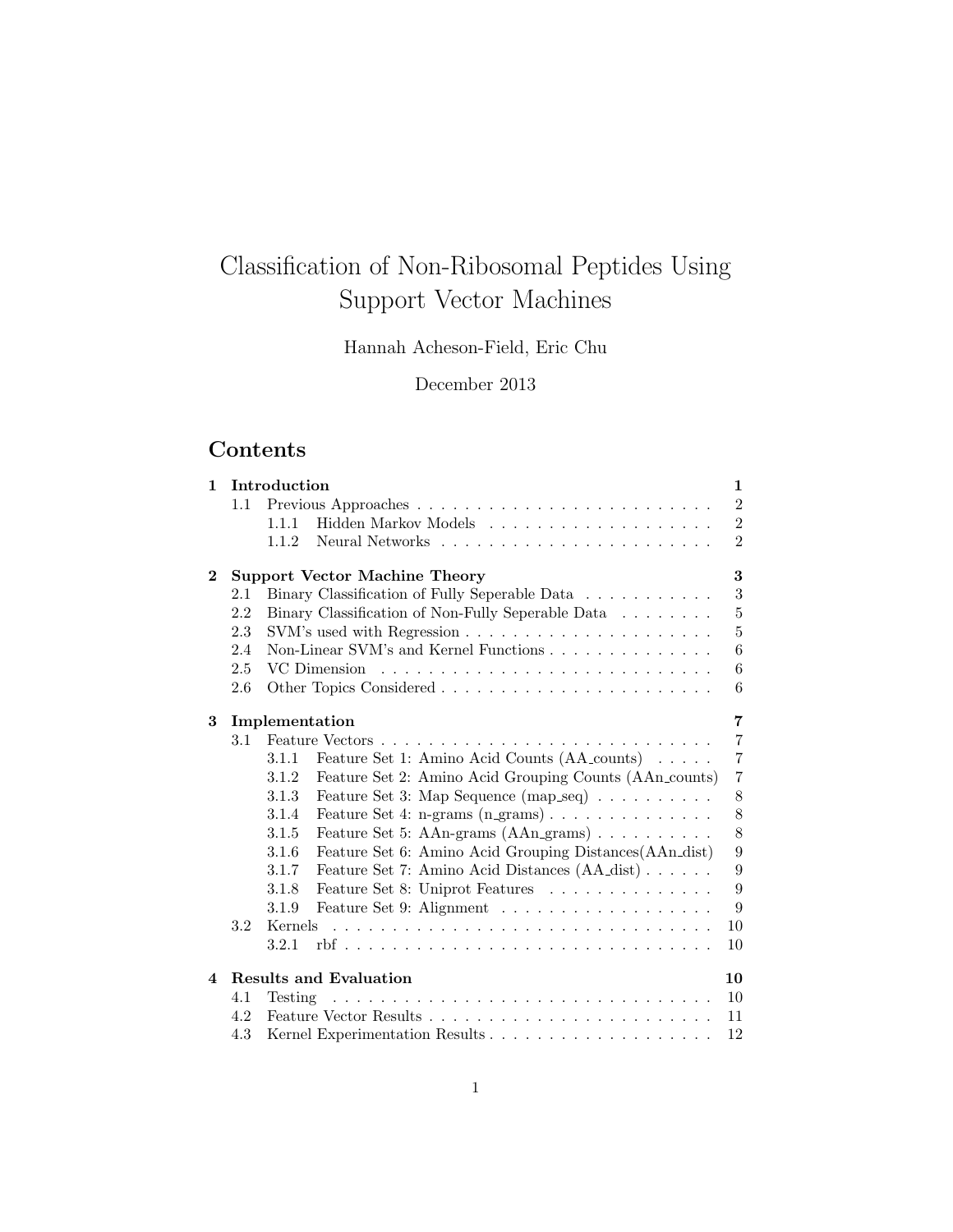|                            | 4.4                                                                       |                                                                              |    |
|----------------------------|---------------------------------------------------------------------------|------------------------------------------------------------------------------|----|
|                            | 4.5                                                                       | Unbalanced Data Set                                                          | 13 |
| 5.                         |                                                                           | <b>Discussion</b>                                                            | 13 |
|                            | 5.1                                                                       |                                                                              | 14 |
|                            | 5.2                                                                       |                                                                              | 14 |
|                            | 5.3                                                                       |                                                                              | 14 |
|                            | 5.4                                                                       | De Bruijn Graphs                                                             | 15 |
| 6                          |                                                                           | Conclusion                                                                   | 15 |
| $\overline{7}$<br>Appendix |                                                                           |                                                                              | 16 |
|                            | Table 1: Accuracy of Feature Vectors with Stratified 5-Fold Cross-<br>7.1 |                                                                              |    |
|                            |                                                                           | Validation and a Linear Kernel                                               | 16 |
|                            | 7.2                                                                       |                                                                              | 17 |
|                            | 7.3                                                                       | Table 2: Accuracy of Various Kernel Functions with 4-Fold Cross-             |    |
|                            |                                                                           | Validation and $2$ -grams $\ldots \ldots \ldots \ldots \ldots \ldots \ldots$ | 18 |
| 8                          |                                                                           | Acknowledgements                                                             | 18 |

# 1 Introduction

Non-ribosomal peptides (NRP's) are proteins synthesized in a non-ribosomal process. This process generally occurs in bacterial and fungi organisms. These peptides are composed of an enzyme and a number of modules. One of these modules is an A-domain, which is responsible for determining which amino acids will make up the final product. Because A-domains are responsible for determining the final product, the sequence of A-domains will represent the sequence of amino acids that is produced by the Non-ribosomal peptide.

The data set used in this project is composed of 1547 A-domain sequences and the substrate its corresponding protein binds to. Each sequence is about 400 amino acids long. We use support vector machines to create a classifier that maps a given A-domain to a substrate product. The data set is the same dataset used by Prieto et al. and Sondergaard et al. (2) (5)

A support vector machine (SVM) is a machine learning classification algorithm based on finding the optimal hyperplane between two sets of data points. The kernel method is a technique employed to transform non-linearly separable data into seperable data by mapping the data into a higher dimension.

Through evaluation of different feature sets, our approach should shed further light on which properties of A-domains are particularly important in determining protein function. This relationship is one piece in proteomics that is open for investigation. Not unlike attempts at de novo protein structure prediction, a classifier, albeit an imperfect one, can serve as a time-saving tool that limits the space in which researchers may have to search through. Ultimately, greater understanding about sequences, A-domains, and protein substrates can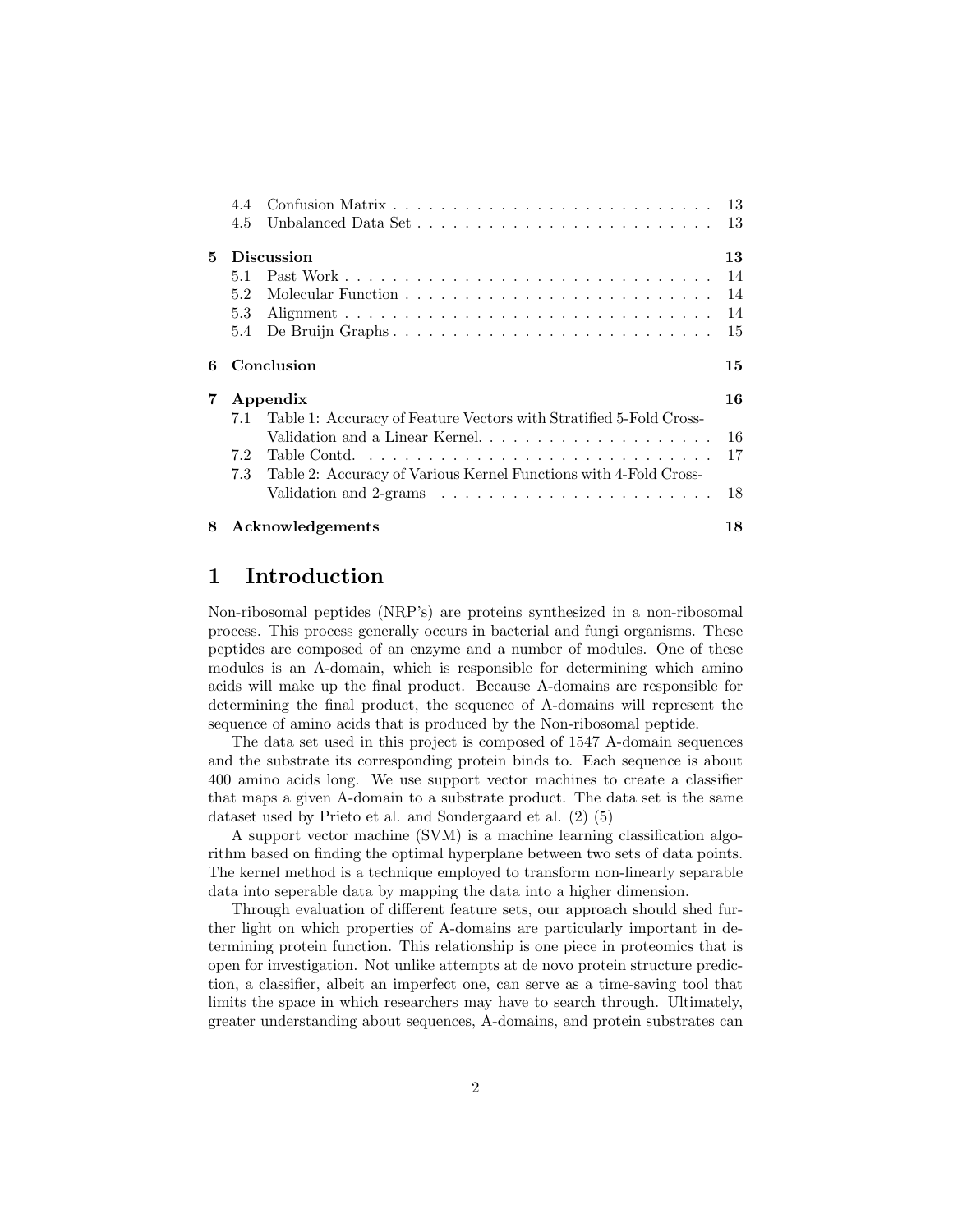aid in both creating drugs that target specific proteins and designing novel proteins. Being an extension of previous approaches, this project also adds to the existing corpus of the efficacy of different machine learning approaches.

This report includes the theory behind support vector machines, different approaches to representing our features, and the accuracy of our predictions using both k-fold cross-validation and stratified k-fold cross-validation.

## 1.1 Previous Approaches

Previous approaches to classify the NRP's include the use of Position Specific Scoring Matrices (PSSM's), Hidden Markov Models (HMM's), and Neural Networks (NN's). (2) (5)

#### 1.1.1 Hidden Markov Models

Hidden Markov Models are statistical models that are keyed by the assumption of the Markov property, which dictates that future states are only dependent on the present state and not on the past. This is commonly referred to as a 'memoryless' system. 'Hidden' refers to the fact that the states are not directly observable themselves but must be inferred from their outputs. States have transition parameters and output parameters controlling the likelihood of the next state and the likelihood of a particular output.

Previous approaches to our problem using HMM's relied on comparing the sequences against HMM profiles. In this case, the HMM is composed of match, insertion, and deletion states, reflecting how a sequence may evolve into another sequence. The model's transitions form a left-to-right structure with no cycles. The goal is to find transition probabilities that maximize the likelihood of transitions between sequences that bind to the same substrate. Note that the number of match states is another parameter to determine, as the possibility of insertions and deletions may change the length of the sequence. A HMM profile is created for each substrate family.

Next, each dataset sequence can be tested against each HMM profile. Different techniques exist for scoring a profile. Due to the computational complexity often required in calculating the probability of acquiring the given sequence from the match states sequence, the most common method is a dynamic programming algorithm called the forward algorithm. A sequence may then be matched to the highest scoring profile, or perhaps not at all if none pass a desired threshold. More detailed information about HMM's and HMM profiles in biological contexts can be found in Yoon's survey paper. (15)

#### 1.1.2 Neural Networks

Instead of HMM's, Sondergaard et. al used neural networks, which were originally inspired by brain neurons. A neural network is composed of neurons that process a set of inputs through some weighted combination, pass the result to an activation function, and output that result to the next set of neurons. The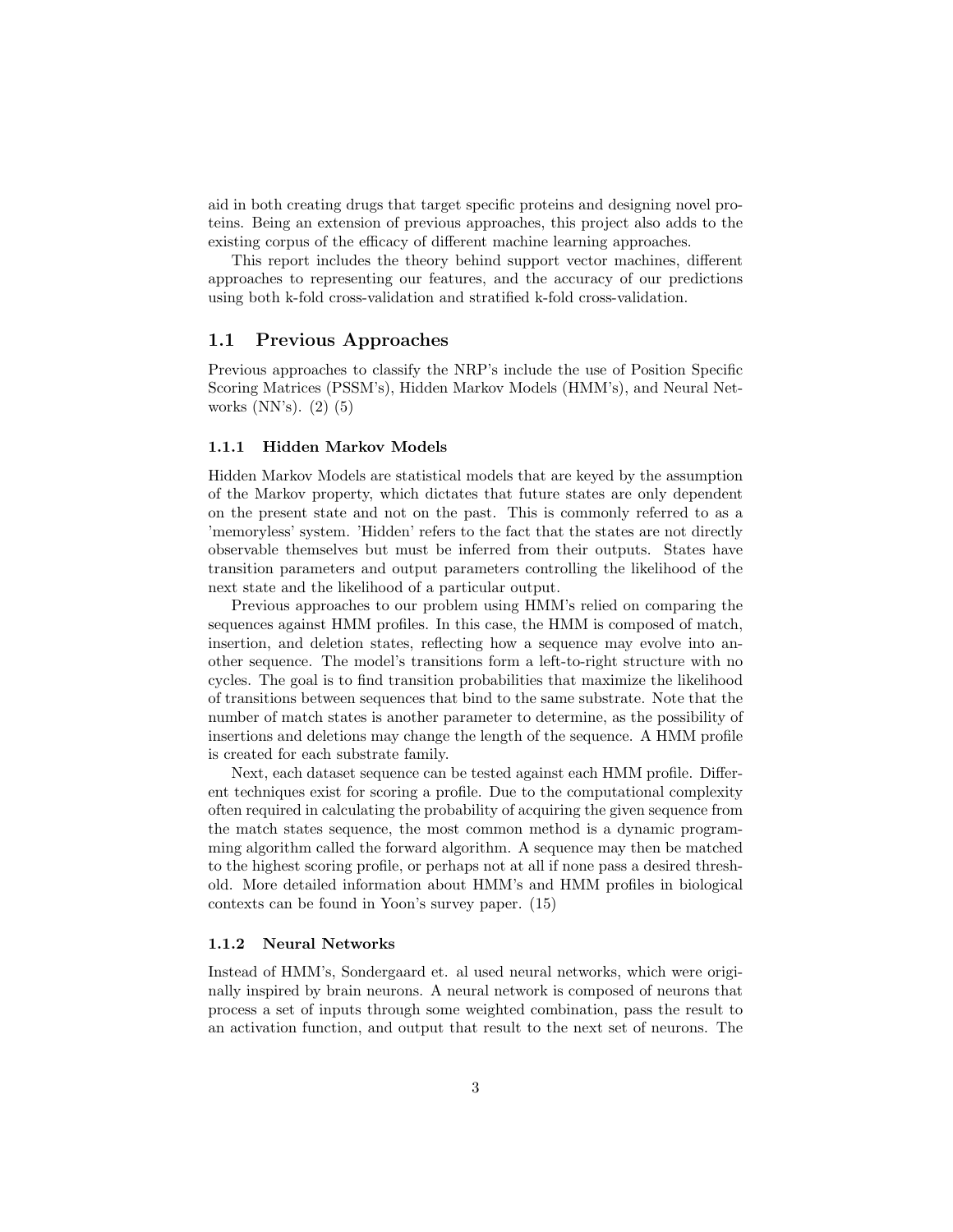activation function most commonly used is the sigmoidal function. The network itself is composed of a input layer of neurons, any number of hidden layers, and an output layer. The goal is to, whether through a method such as back propagation or gradient descent, determine an optimal set of weights for each neuron. A trained neural network thus takes an input vector x and outputs a vector y.

An examination of Sondergaard et. al's approach may provide some clarification. They encoded their input by first converting each sequence to a vector counting the occurence of each possible n-gram. The network's input layer contains  $20<sup>n</sup>$  neurons, corresponding to the number of possible n-grams (the length of the encoded sequence vector). The outputs of the input layer neurons are passed according to the network topology to the first of three hidden layers, each of which contains 10 neurons. Finally, the outputs of the third hidden layer are passed to the output layer, which consists of 30 neurons. Each of these 30 neurons corresponds to one of the substrate families. Thus, their values can be evaluated as a posterior probability of that substrate given the input sequence. Naturally, the sequence is classified as the substrate family with the highest score.

## 2 Support Vector Machine Theory

In this section, we will provide theory behind SVM's. We will discuss binary classification of fully seperable data, binary classification of non-fully seperable data, SVM's used with regression, non-linear SVM's, and kernel functions. We will also discuss our rationale behind using SVM's for this problem. The following material is adapted from the Tristan Fletcher's SVM's Explained (6).

## 2.1 Binary Classification of Fully Seperable Data

We describe our data as follows:  $\{x_i, y_i\}$ , when i=1...L,  $y_i \in \{-1, 1\}$ , and  $x_i$  $\in R^D$ . Because the data is linearly seperable, we can draw some line (when D=2) or some hyperplane (when  $D > 2$ ).

This hyperplane can be described as:  $\mathbf{x} \cdot \mathbf{w} + \mathbf{b} = 0$ , where **w** is normal to the hyperplane, and where  $\frac{b}{\|\mathbf{w}\|}$  is the distance between the hyperplane and the origin. SVM's find  $\bf{w}$  and  $\bf{b}$  such that the two equations are satisfied:

$$
\mathbf{x_i} \cdot \mathbf{w} + b \le -1
$$

$$
\mathbf{x_i} \cdot \mathbf{w} + b \ge 1
$$

These equations can be combined as follows:

$$
y_i(\mathbf{x}_i \cdot \mathbf{w} + b) - 1 \ge 0 \ \forall i
$$

We now consider the points on either side of the hyperplane which are closest to the hyperplane. These points are the support vectors. We aim to maximize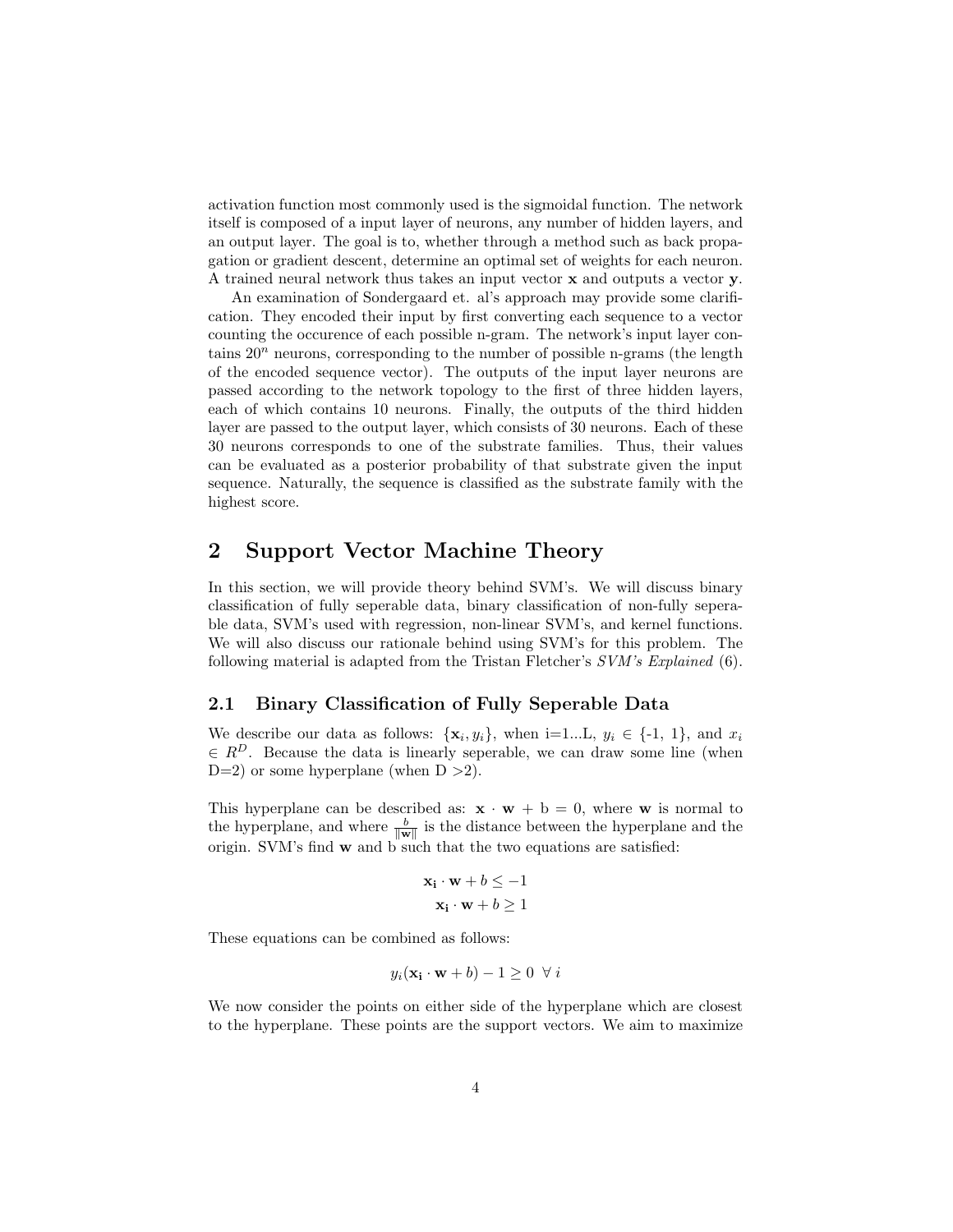this margin  $\frac{1}{\|\mathbf{w}\|}$ :

$$
min_w ||\mathbf{w}||
$$
 subject to  $y_i(\mathbf{x_i} \cdot \mathbf{w} + b) \ge 0 \ \forall i$ 

This is the same as:

$$
min_w \frac{1}{2} ||\mathbf{w}||^2 \text{ subject to } y_i(\mathbf{x}_i \cdot \mathbf{w} + b) \ge 0 \ \forall i
$$

We add a Lagrange multiplier  $\alpha$ :

$$
L_P = \frac{1}{2} ||\mathbf{w}||^2 - \alpha [y_i(\mathbf{x}_i \cdot \mathbf{w} + b) - 1 \quad \forall i]
$$
  
= 
$$
\frac{1}{2} ||\mathbf{w}||^2 - \sum_{i=1}^N \alpha_i y_i(\mathbf{x}_i \cdot \mathbf{w} + b) - 1
$$
  
= 
$$
\frac{1}{2} ||\mathbf{w}||^2 - \sum_{i=1}^N \alpha_i y_i(\mathbf{x}_i \cdot \mathbf{w} + b) + \sum_{i=1}^N \alpha_i
$$

We now try to find the **w** and b that minimize and the  $\alpha$  which maximizes. We differentiate and set the derivatives to 0:

$$
\frac{\partial L_P}{\partial \mathbf{w}} = 0, \ \mathbf{w} = \sum_{i=1}^N y_i \alpha_i x_i
$$

$$
\frac{\partial L_P}{\partial b} = 0, \ \sum_{i=1}^N y_i \alpha_i = 0
$$

Through substitution, we create a new equation. This is the dual form of the primary. It is dependent on  $\alpha$ , and we maximize with respect to  $\alpha$ .

$$
L_D = \sum_{i=1}^{N} \alpha_i - \frac{1}{2} \sum_{i,j} \alpha_i \alpha_j y_i y_j \mathbf{x_i} \cdot \mathbf{x_j} \text{ s.t. } \alpha_i \ge 0 \ \forall i, \ \sum_{i=1}^{N} y_i \alpha_i = 0
$$
  
= 
$$
\sum_{i=1}^{N} \alpha_i - \frac{1}{2} \sum_{i,j} \alpha_i \mathbf{H_i}, \mathbf{j} \alpha_j, \text{ where } \mathbf{H_i}, \mathbf{j} = y_i y_j \mathbf{x_i} \cdot \mathbf{x_j}
$$
  
= 
$$
\sum_{i=1}^{N} \alpha_i - \frac{1}{2} \alpha^T \mathbf{H} \alpha s.t. \alpha_i \ge 0 \ \forall \alpha_i, \sum_{i=1}^{N} y_i \alpha_i = 0
$$

Given the dual form of the primary, we can solve for  $\alpha$  using quadratic optimization software. w can then be found using this  $\alpha$ .

To find b, we consider the use of support vectors. Any support vector will have the form:

$$
y_i(\mathbf{x}_i \cdot \mathbf{w} + b) = 1
$$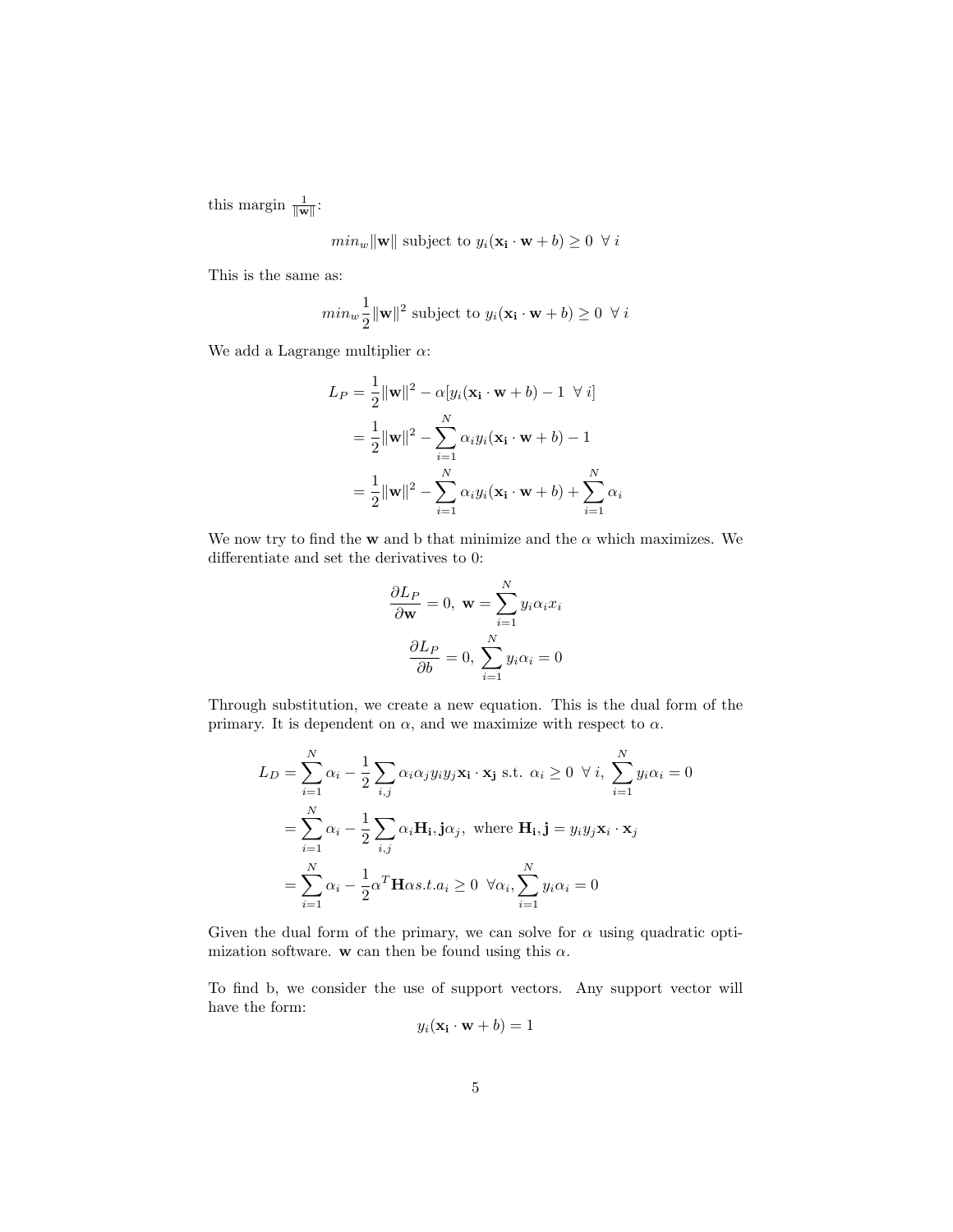Substituting the equation for w into the equation above, we have:

$$
y_i\left(\sum_{m\in s}\alpha_my_m\mathbf{x_m}\cdot\mathbf{x_s}+b\right)=1.
$$

We then multiply through by  $y_s$  and use the fact that  $y_s^2 = 1$  to obtain the following equation:

$$
b = y_s - \sum_{m \in s} \alpha_m y_m \mathbf{x_m} \cdot \mathbf{x_s}
$$

Generally, the average over all support vectors is used:  $\overline{1}$ 

$$
b = \frac{1}{N_S} \sum_{s \in S} (y_s - \sum_{m \in s} \alpha_m y_m \mathbf{x_m} \cdot \mathbf{x}_s)
$$

We have now derived **w** and b for the optimal hyperplane.

## 2.2 Binary Classification of Non-Fully Seperable Data

To account for non-linearly separable data, we take into account misclassified data points. To do this, we introduce a slack variable  $\xi$ :

$$
\mathbf{x_i} \cdot \mathbf{w} + b \le -1 + \xi_i \text{ for } y_i = +1
$$
  

$$
\mathbf{x_i} \cdot \mathbf{w} + b \ge 1 - \xi_i \text{ for } y_i = -1
$$

These equations can be combined to get:

$$
y_i(\mathbf{x}_i \cdot \mathbf{w} + b) - 1 + \xi i \ge 0 \ \forall i.
$$

We adapt our previous equation as follows:

$$
min_{w} \frac{1}{2} ||\mathbf{w}||^{2} + C \sum_{i=1}^{N} \xi_{i} \text{ s.t. } y_{i}(\mathbf{x}_{i} \cdot \mathbf{w} + b) \ge 0 \ \ \forall \ i.
$$

C is the variable determining the tradeoff between slack and penalty of margin size. Using this equation, the values for  $w$  and  $b$  can be calculated in similar fashion.

## 2.3 SVM's used with Regression

When using regression, our classifying values change to include all real numbers:  $y_i \in R$ . The penalty function will now be based on whether the difference between the predicted and actual value is less than a certain threshold  $\epsilon$ :  $||t_i - y_i||$  $\leq$  ∈. We introduce two additional penalties  $\xi^+$  and  $\xi^-$  that indicate whether or not the value lies outside the  $\epsilon$ -insensitive tube, the region bounded by  $y_i \pm \epsilon \ \ \forall \ i$ .

Our penalty functions are now:

$$
t_i \le y_i + \epsilon + \xi^+
$$
  

$$
t_i \ge y_i - \epsilon - \xi^-
$$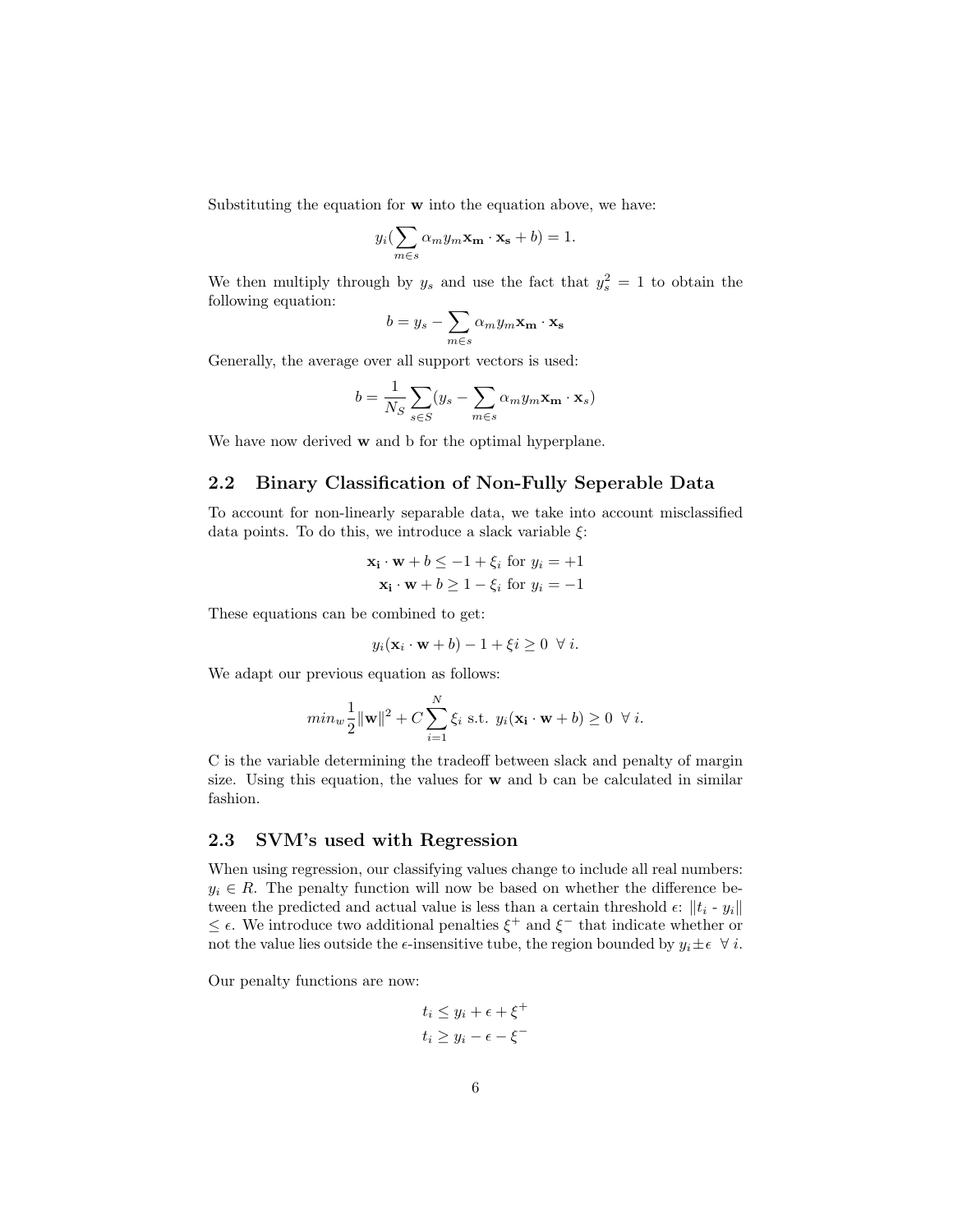Our objective funtion is now:

$$
C\sum_{i=0}^{N} (\xi^{+} + \xi^{-}) + \frac{1}{2} ||\mathbf{w}||^{2}
$$

, minimized subject to

$$
\xi^+ \ge 0 \text{ and } \xi^- \ge 0 \ \forall i
$$

Values for w and b can again be calculated in similar fashion.

### 2.4 Non-Linear SVM's and Kernel Functions

Often times the dataset is not linearly separable. We can define  $H_{i,j}$  from earlier as:

$$
\mathbf{H}_{i,j} = y_i y_j k(\mathbf{x_i}, \mathbf{x_j}) = \mathbf{x_i} \cdot \mathbf{x_j} = \mathbf{x_i}^T \mathbf{x_j}.
$$

 $k(\mathbf{x}_i, \mathbf{x}_j)$  is an example of a kernel function. In this case,  $\mathbf{x}_i^T \mathbf{x}_j$ , is a linear kernel.

Kernel functions allow the feature space to be recast into higher dimensions. Oftentimes, once the feature space is recast, the data can be easily separated. Popular kernels include the polynomial kernel:  $(\mathbf{x}_i^T \mathbf{x}_j + \mathbf{r})^d$ , where r is the offset value and d is the degree, as well as the radial basis function (rbf) kernel:  $e^{\frac{||x_i-x_j||^2}{2\sigma^2}}$ , which will be discussed in greater detail later. Experimental results

from our experimentation can be found in the results section.

## 2.5 VC Dimension

One reason SVM's first gained popularity was due to their theoretical groundings, which includes measurements of the Vapnik–Chervonenkis dimension. The VC dimension is a measure of the capacity of a learning algorithm and is defined as the greatest number of points that the algorithm can correctly classify, i.e. given any combination of class assignments to the points, the points will be able to separated by the SVM's hyperplane. For instance, the VC dimension of a line is three. In fact, any n-dimensional hyperplane has VC dimension of  $n+1$ . (12)

Once the VC dimension has been calculated, it can be used to give an upper bound on the error rate on test data. This is given by:

$$
R(\alpha) \le R_{emp}(\alpha) + \sqrt{\frac{h(log(\frac{2l}{h}) + 1) - log(\frac{\eta}{4})}{l}}
$$

where R emp is the error on the training data and  $\eta$  is the VC dimension. (1)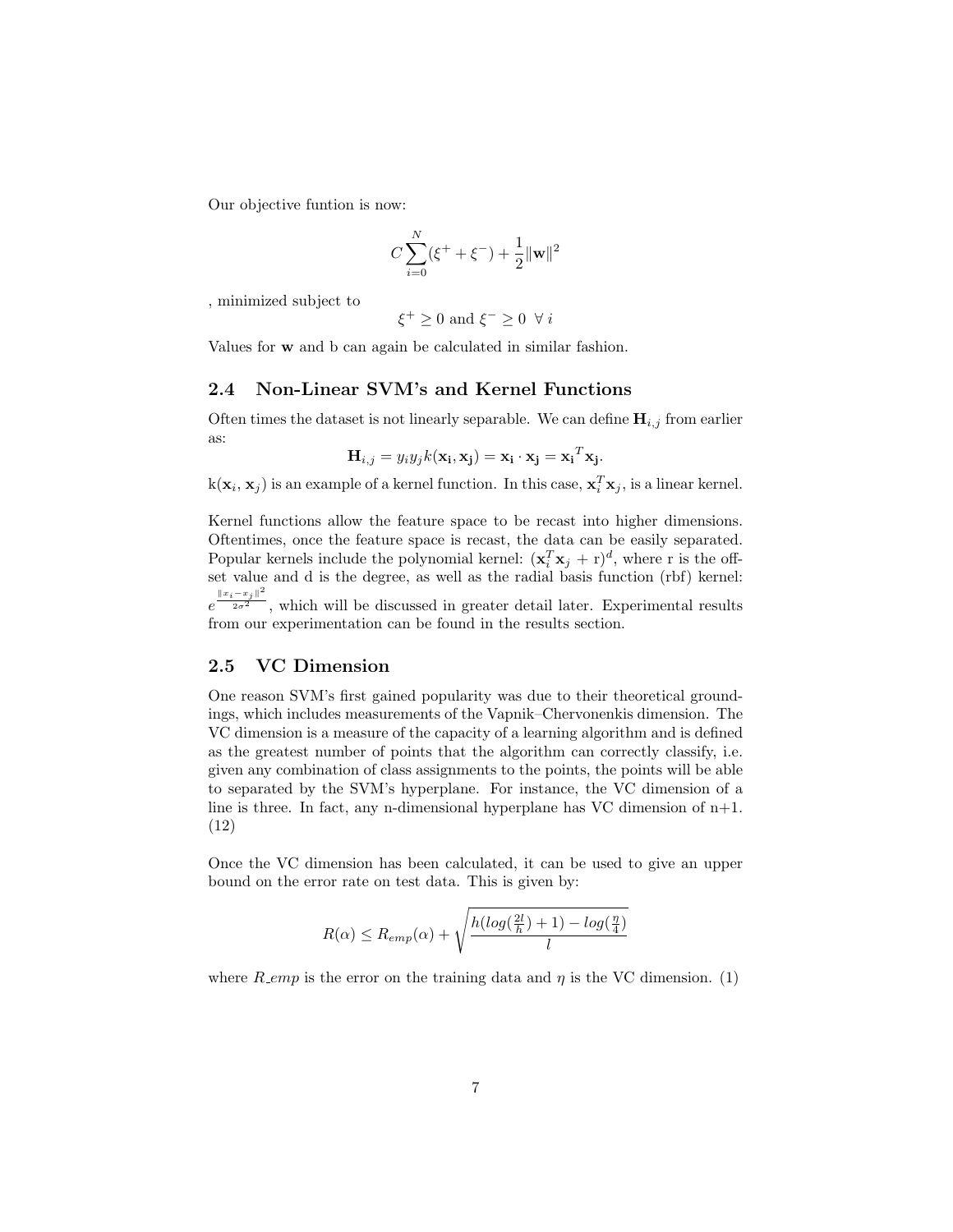## 2.6 Other Topics Considered

We encounted a number of other techniques that could prove useful in augmenting our approach. Feature selection and dimensionality reduction are two sets of techniques that can produce faster runtimes, less noise, and better performance. Several methods exist. Recursive feature elimination, for example, is a greedy method in which the least useful feature is repeatedly removed. L1-based feature selection reduces the dimensionality by choosing features corresponding to non-zero alpha's, i.e. the points that are support vectors. The industry standard for feature selection is RELIEF, which runs in linear time in the number of given features and training instances, is applicable for binary or continuous data, and is relatively simple to understand and implement. Principal Component Analysis (PCA) is a popular technique to reduce dimensionality by finding an optimal hyperplane upon which to project data. Given the large dimensionality of some of our feature sets and the current ineffectiveness of combining those feature sets, these methods may merit a closer examination.

Another topic is kernel engineering, and more specifically, kernels specifically designed for computational biology. Recall that a kernel is simply a function that makes some implicit comparison between vecotrs; these kernels incorporate domain problem information into the comparison. As an example, the string matching kernel is designed to take into account that sequences are more similar the more subsequences they share. It is defined as:

$$
K(x, x') = \sum \lambda^l(s, x) + l(s, x')
$$

where  $\lambda$  is a paramter, s is a common substring, and  $l(s,x)$  is the distance between the first and the last letter of s in x (substrings need not be contiguous).

Other kernels such kernels include kernels for trees and graphs, local alignment kernels, and kernels for protein secondary structure prediction. While we chose to encode our prior knowledge into our feature sets and use the standard kernels, it would be interesting to determine the efficacy of specialized kernels trained and tested on only the sequences themselves. (9)

# 3 Implementation

We used the sci-kit learn python library. Sci-kit learn has an extensive SVM package and library of standard kernel functions. (10)

### 3.1 Feature Vectors

The following feature vectors were tested. Throughout all subsections below, we will use the following example to illustrate each idea. Sequence: TYRELDEK-SNQL. The sequence length is 12, which is much smaller when compared to our data set's sequences lengths, which average around 400.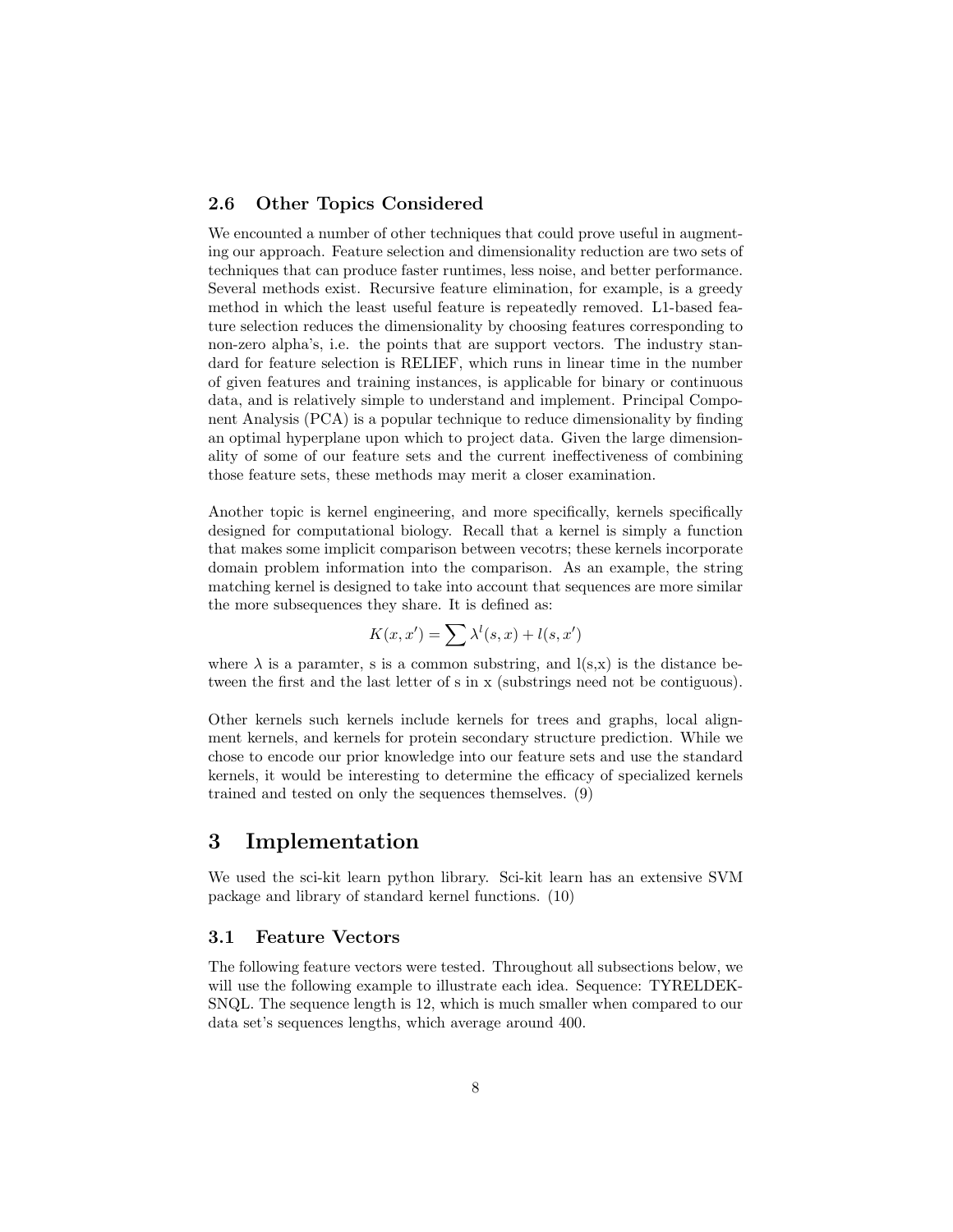#### 3.1.1 Feature Set 1: Amino Acid Counts (AA counts)

Each sequence's feature vector consists of the number of occurences of each of 20 amino acids. The length of the feature vector equals 20.

Feature vector for TYRELDEKSNQL: [0,0,0,0,0,0,0,0,0,0,0,1,0,0,1,1,1,1,2,1,1,1], where there are 2 E's, 2 L's, and 1 of each other present amino acid.

#### 3.1.2 Feature Set 2: Amino Acid Grouping Counts (AAn counts)

Five amino acid groupings according to physiochemical properties (e.g. basic, nonbasic, polar, nonpolar) were tested . Each feacture vector consists of the number of occurences of each type of amino acid according to the current grouping scheme being used. The length equals the number of groupings for the specific grouping scheme. Note that while the order of assignment to groups has similarity implications (i.e. basic=1, nonbasic=2 would imply greater similarity than basic=1, nonbasic=4), experiments with repeated random assignment exhibited little variance.

Feature vector for TYRELDEKSNQL with n=3: [2,5,3,2]. The grouping for n=3 is as follows:  $AA3 = 'G':1, 'A':1, 'V':1, 'L':1, 'I':1, 'P':1, 'M':1, 'F':1, 'W':1,$ 'S':2, 'T':2, 'N':2, 'Q':2, 'C':2, 'Y':2, 'D':3, 'E':3, 'K':4, 'R':4, 'H':4. Amino acids that get mapped to 1 are nonpolar, those to 2 are polar, 3 are acidic (polar), and 4 are basic (polar). Our feature vector tells us that of the 12 amino acids in our sequence, 2 are nonpolar, 5 are polar, 3 are acidic, and 2 are basic.

#### 3.1.3 Feature Set 3: Map Sequence (map seq)

Each amino acid in the sequence is mapped to a group according to one of the grouping schemes described in feature set 2. The length equals the length of the sequence.

Feature vector for TYRELDEKSNQL with  $n=3$ : [2,2,4,3,1,3,3,4,2,2,2,1]. The same grouping is used as in the above example. Our feature vector tells us that the first amino acid in our sequence is polar, the second is polar, the third is basic, the fourth is acidic, and so on.

#### 3.1.4 Feature Set 4: n-grams (n grams)

Each feature vector consisted of the number of occurences of each possible ngram. The length equals  $20^n$ .

Feature vector for TYRELDEKSNQL with n=2: there would be a 1 corresponding to the 2-grams TY, YR, RE, EL, LD, DE, EK, SN, NQ, and QL. All other points in the length 40 vector are 0. This gives us occurences of each 2-gram through the implicit vector of all possible 2-grams [AA, AC, AD, ... , CA, CC, CD...].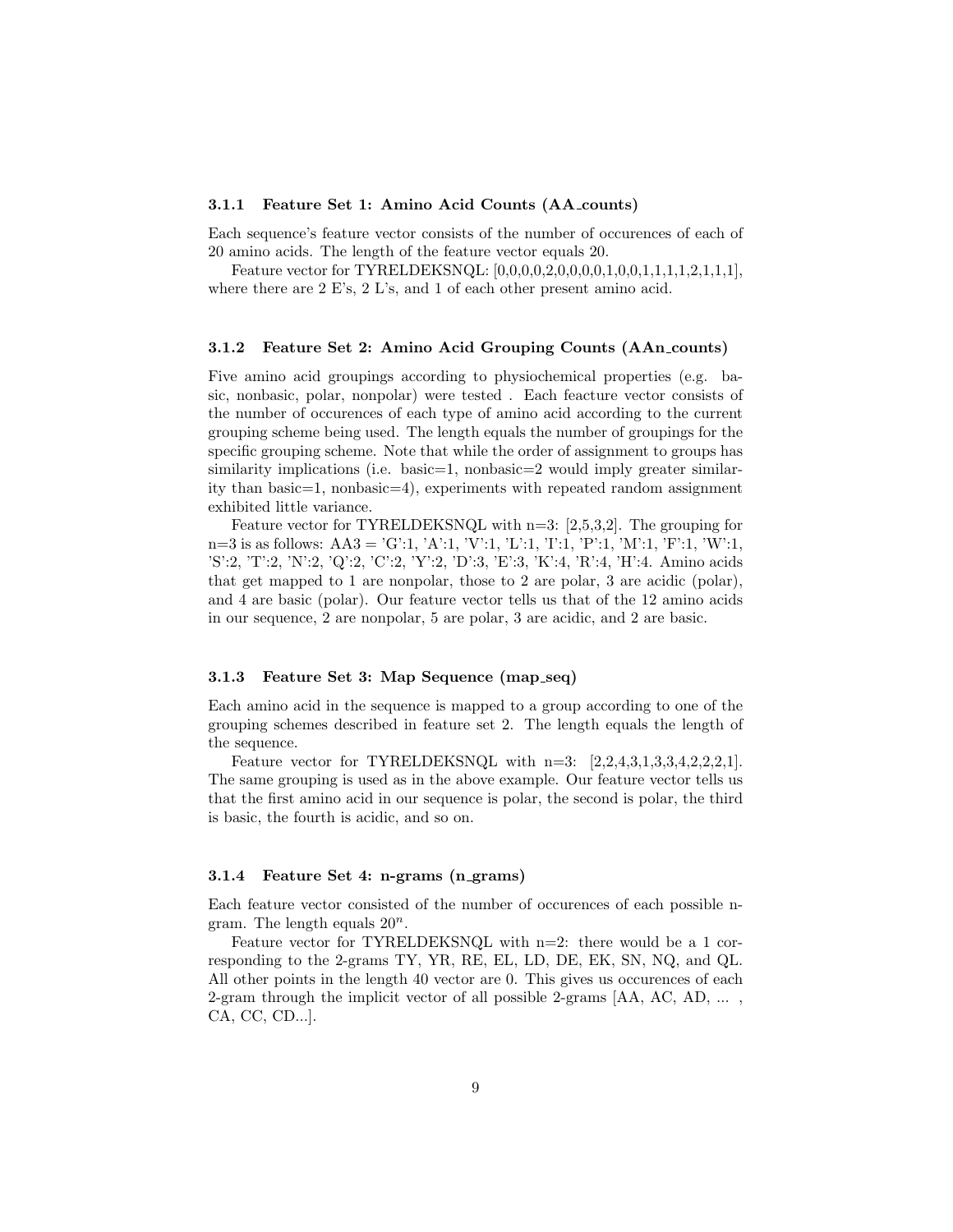#### 3.1.5 Feature Set 5: AAn-grams (AAn grams)

n-grams were combined with the AAn groupings in an attempt to combine sequential information with amino acid properties. Each feature vector consisted of the number of occurences of each possible AAn n-gram, where an n-gram is composed of amino acid groups. The length equals (number of groups)<sup>n</sup>. This method also makes longer length grams computationally feasible. (8)

Feature vector for TYRELDEKSNQL with 2-grams and the 3-grouping: first, the sequence is mapped to its group representation. Just like in Feature Set 3, we get [2,2,4,3,1,3,3,4,2,2,2,1]. Next, the present 2-grams are formed. The feature vector will have a 3 for the "22" 2-gram, and 1 corresponding to the 2-grams "24", "43" "31", "13", "33", "34", "42", and "21". All other points in the length 16 vector are 0. This gives us occurences of each 2-gram through the implicit vector of all possible group-3 2-grams [11,12,13,14,21,22,23,24,31,32,33,34,41,42,43,44].

#### 3.1.6 Feature Set 6: Amino Acid Grouping Distances(AAn dist)

In an attempt to account for clustering of similar amino acids, this feature set counts the number of occurences of distances between successive similarly grouped amino acids. (11)

Feature vector for TYRELDEKSNQL with the 3-grouping and distance=3: starting with the basic grouping, let us rewrite the sequence as TYRELDEKSNQL to emphasaize the basic amino acids. With this in mind, we note the first E and D are 2 apart, and the D and second E are 1 apart. Because there is 1 pair 1 apart, 1 pair 2 apart, and 0 pairs 3 apart, we get  $B_1=1, B_2=1,$ and  $B_3=0$ . This is repeated with the other groupings to get a feature vector  $[P_1, P_2, P_3, NP_1, NP_2, NP_3, B_1, B_2, B_3, A_1, A_2, A_3].$ 

#### 3.1.7 Feature Set 7: Amino Acid Distances (AA dist)

Feature set 6 can be repeated with the amino acids themselves instead of their groupings. The length equals  $(20)$   $*$  (distances detecting).

Feature vector for TYRELDEKSNQL with distance=3: In this 60 length vector, each point will be 0 except for  $E_3$ , which equals 1.

#### 3.1.8 Feature Set 8: Uniprot Features

This feature set uses molecular function information from the uniprot protein database, an online freely accessible database of protein sequence and function information.(13) A vector of length 54 was obtained through scraping the uniprot database for information given sequence ID's. An open source python script was adapted to glean molecular function data from the site.(4)

Feature vector for our example TYRELDEKSNQL: This is difficult to illustrate because our example is a shortened example and has no valid uniprot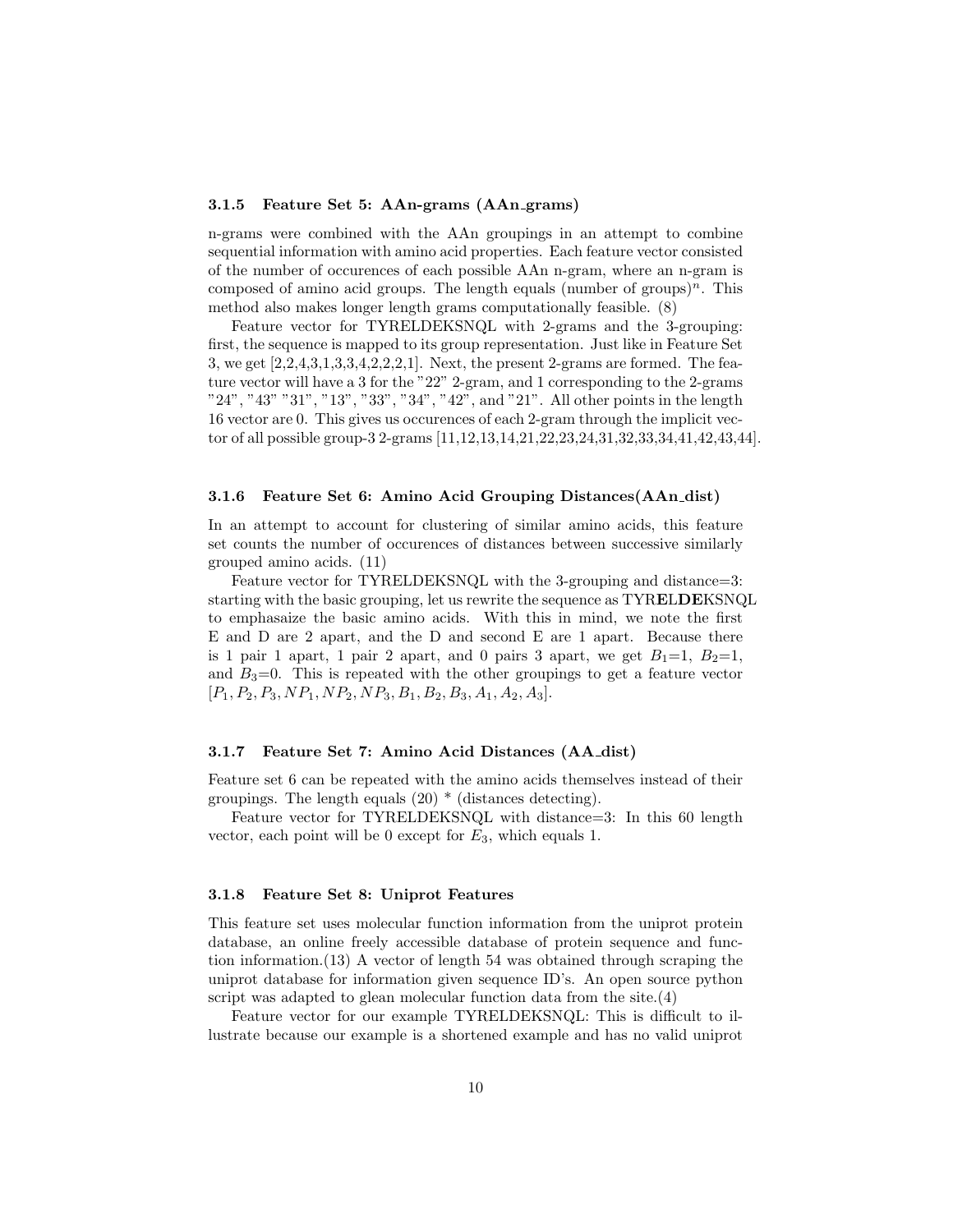id. However, let's assume that this sequence has the following functions: ATP binding, ligase activity, and phosphopantetheine binding. The feature vector would take on a 1 for the three functions and a 0 for the 51 remaining functions.

#### 3.1.9 Feature Set 9: Alignment

In an attempt to document similarity between sequences, a global alignment suite was used to compute a pairwise alignment score of each sequence with every other sequence. If the scores were deemed higher than a certain threshold, determined by several metrics that we used, then the sequences' similarity was documented in the feature vector. The metrics used are as follows.

Let  $s(x_1, x_2)$  be the pairwise alignemnt score of sequence 1 and sequence 2. We then took the max over all comparisons as follows: similarity =  $\forall_i \forall_j$  max  $s(x_i, x_j)$  - c<sup>\*</sup>stdv, where c is the number of standard deviations below the max sequences are considered similar enough and stdv is the standard deviation of the all sequence comparisons. Different match, mismatch, and indel penalties were used in experimentation.

Feature vector for TYRELDEKSNQL: for the sake of this example, let's assume that there are 6 other sequences (in reality there are over 1500) in the data set. Let's say that our example is "close" given the alignment described above to the 1st, 4th, and 5th sequence. Our feature vector would be: 100110.

## 3.2 Kernels

Three kernels were used during testing: linear, polynomial, and radial basis function (rbf).

#### 3.2.1 rbf

The rbf function can be defined as:

$$
K(x, x') = \exp \gamma (||x - x'||_2)^2
$$

where  $(||x - x'||_2)^2$  is the squared Euclidean distance between the two vectors. Intuitively, gamma controls how much influence one training example extends. For instance, a smaller gamma makes the exponential curve wider, implying that its influence extends further. Note that the rbf function can be rewritten as a taylor expansion, which explains why its feature space has infinite dimension. Thus, theoretically, the rbf kernel can fully separate any dataset.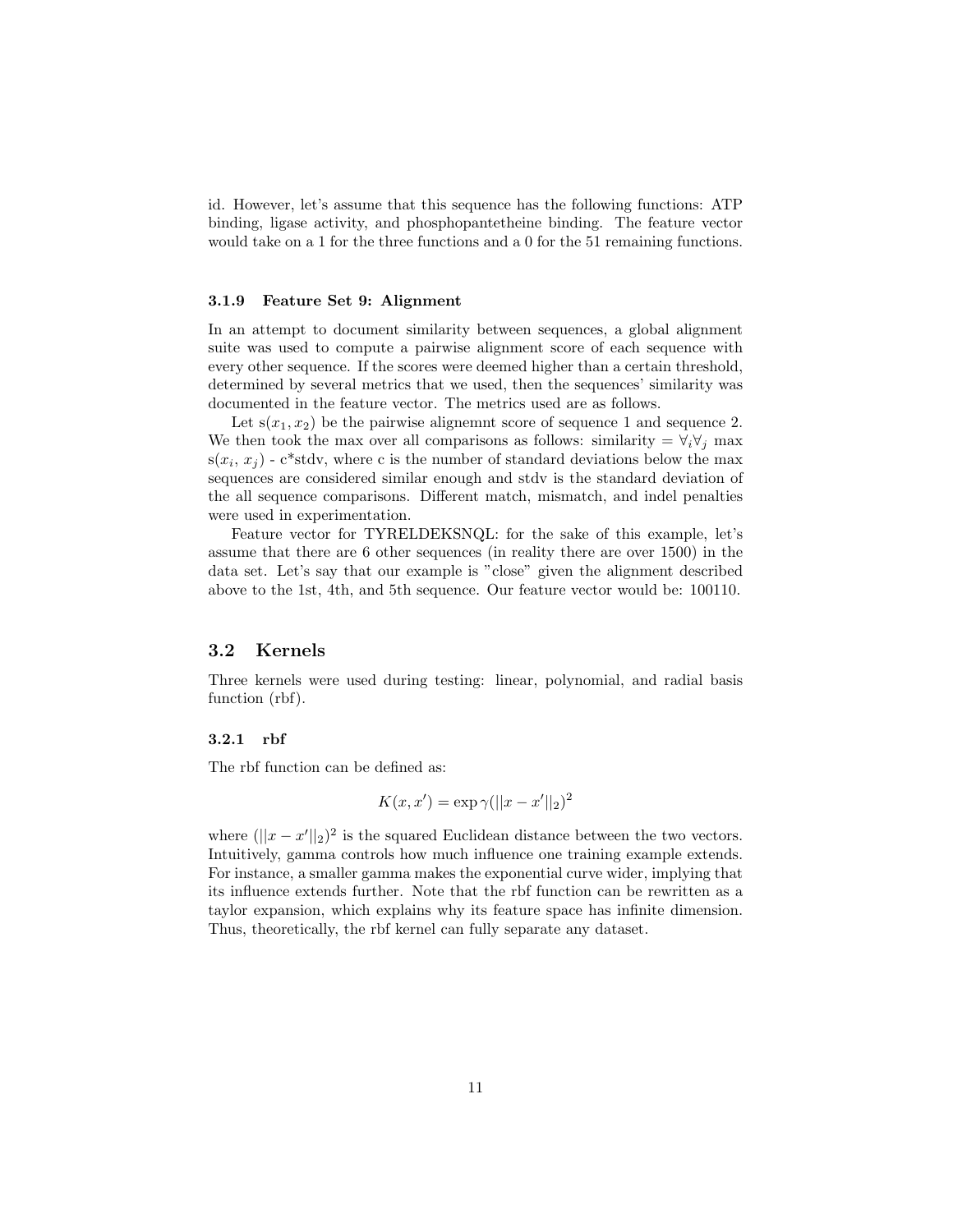# 4 Results and Evaluation

## 4.1 Testing

We used k-fold cross validation and stratified k-fold-cross validation. Initially we used k-fold cross-validation for testing purposes because k-fold cross-validation with  $k=5$  was used in similar research. (5) During k-fold cross-validation, the data is split evenly into 'k folds' such that one portion is used for testing purposes and the rest are used for training. Stratified k-fold cross-validation is similar to k-fold cross-validation except each fold approximates the entire dataset's distribution. In our case, this distribution refers to the substrates.



### 4.2 Feature Vector Results

Figure 1: The following displays the accuracy of selected feature functions with a linear kernel and 5-fold-cross-validation. See appendix the for the full data.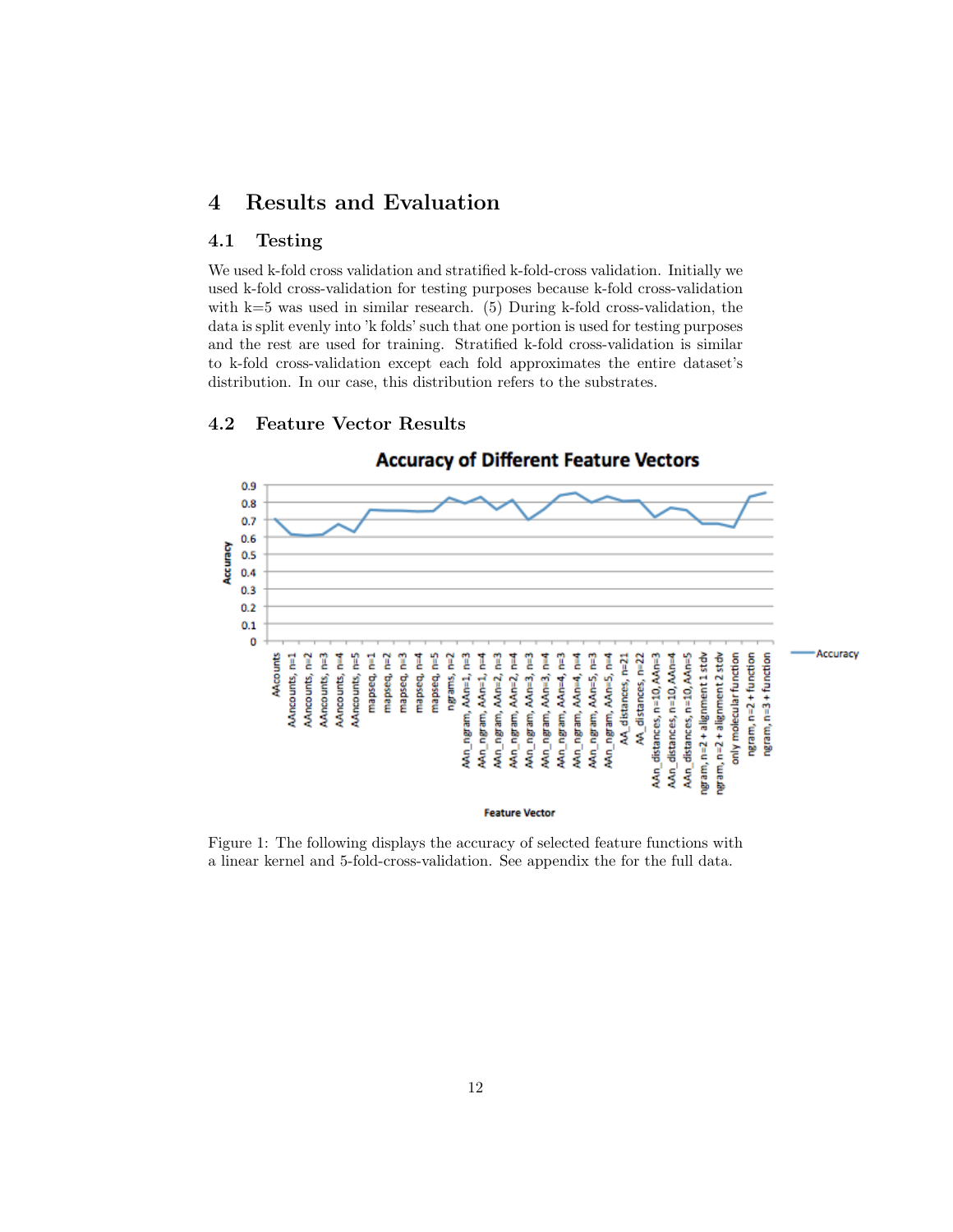

# 4.3 Kernel Experimentation Results

Figure 2: The following displays the accuracy of several kernels run with 2-grams and 4-fold cross-validation. See the appendix for the full data.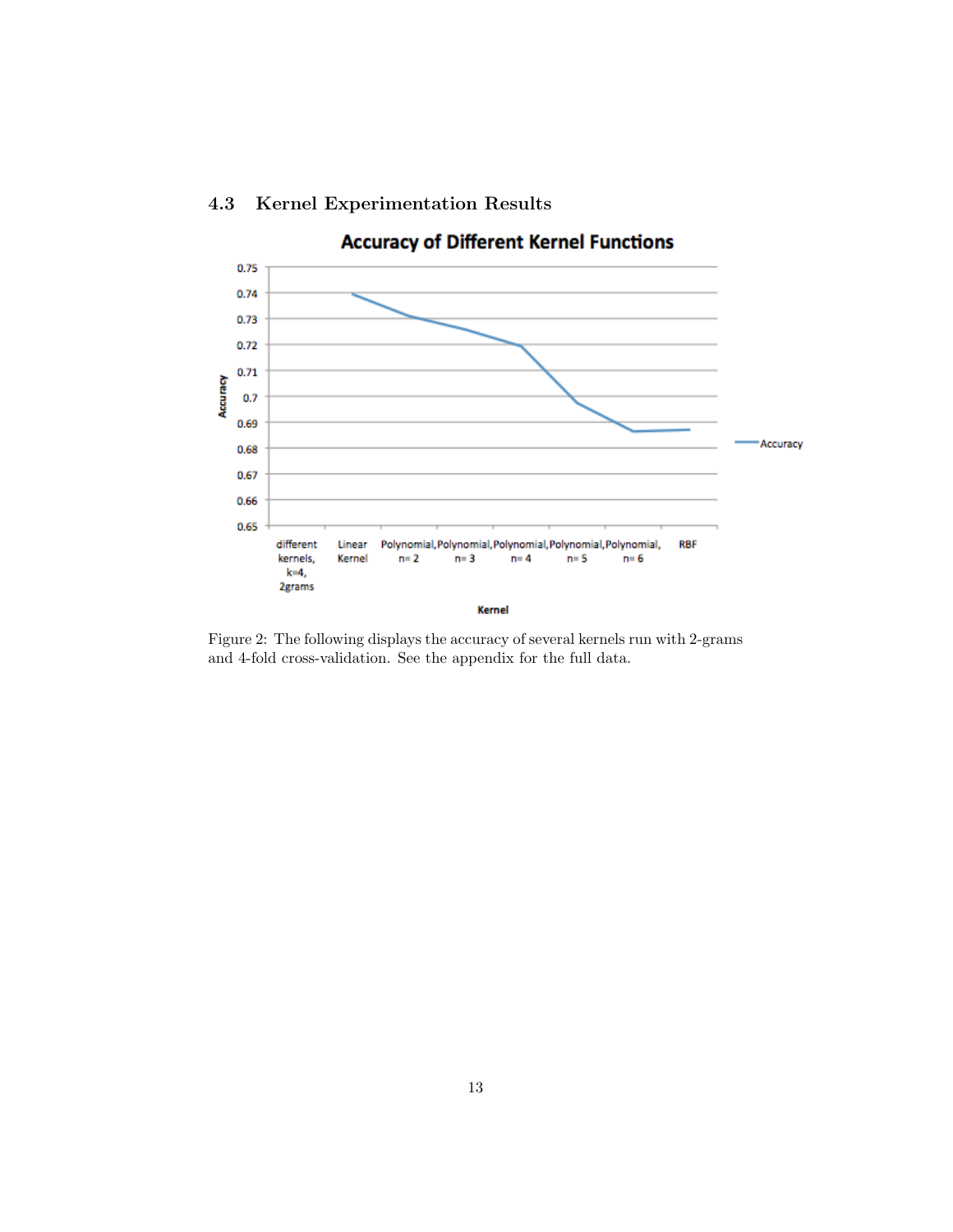## 4.4 Confusion Matrix



Figure 3: The folllowing displays the confusion matrix results for testing with stratified k-fold=4, a linear kernel, and the 2-gram feature set. From the vertical line apparent in column O, we determined that many sequences were being incorrectly classified as substrate F. Sondergaard et. al faced a similar problem (5).

## 4.5 Unbalanced Data Set

From the confusion matrix, we were also able to determine that substrates 5 and 9 dominated the dataset. In an attempt to improve performance, we used sci-kit learn's 'class-weights' feature to manually assign penalties to misclassified sequences. This corresponds to the C misclassification error described earlier in the SVM theory section. Increasing C increases the likelihood of classifying the corresponding sequence correctly. Previously, the class-weights had been set to 'auto', which assigns weights according to the distribution of classes over the data sets. When the C values for substrates 5 and 9 were set in the range  $[10^-3, 10^6]$ , the accuracy varied less than 1 percent.

# 5 Discussion

The best performing feature vectors we observed were AAn ngrams with AAn=4 and ngram=3 concatenated with the molecular function information.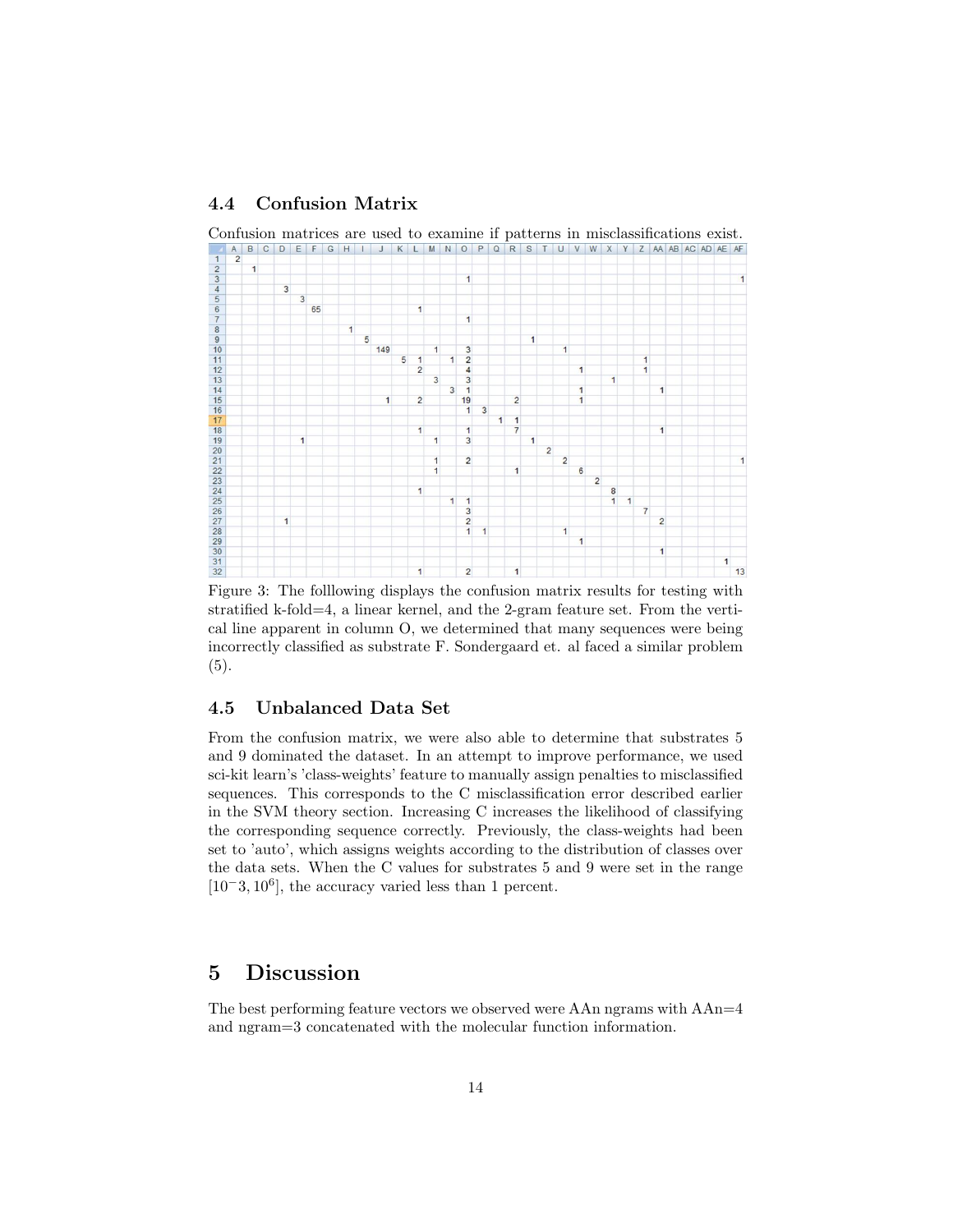## 5.1 Past Work

Our results have proven more effective than the neural network approach. Sondergaard et al. received a highest accuracy of .832. Their testing was slightly different from ours because they used 5-fold cross-validation with the top 3 folds averaged toether. We used stratified 4-fold cross-validation with all folds averaged together. (5)

When HMMs were used on the same problem, however, an accuracy of .86 was obtained. We never obtained as high a mark. Perhaps if we make several of the optimizations described below and in the 'Other Topics' section, this would be possible. (5)

A discussion regarding SVM's in general is appropriate. Not unlike the neurons in neural networks, SVM's have in the past been criticized for their black box nature. This problem in SVM's arises through the kernel functions, which can often be highly unintuitive. Historically, when SVM's were first invented, many were excited by some of the technique's strong theoretical groundings. Unfortunately, the decade and a half to follow has not produced any great victories in terms of accuracy. Whether this is inherent in SVM's design is unclear, and until more experiments that illustrate which machine learning technique classifies most accurately are performed, researchers may have to continue with ad-hoc approaches.

### 5.2 Molecular Function

The feature vectors using molecular function in addition to n-grams proved to be the most effective. This is likely because the feature vector of only molecular function had a dimensionality of 54 whereas the other feature vectors were much larger.

In the future, molecular function could be improved as we use additional information from the uniprot database such as ligand, domain, or biological processes. Only molecular function was used in these feature vectors.

## 5.3 Alignment

One important note about the alignment results is that the results given are only of the first 35 sequences in the data set. This is because when ran on all sequences, the program took over 3 days, and we did not have enough computing power to finish. We ran pairwise sequence alignments comparing all sequences to all other sequences. In the future, one way to improve our results would be to run multiple sequence alignment instead of many series of pairwise alignments. Had we done this, we would likely have been able to compare all sequences and also have found more interesting similarities. Because we never ran the alignment suite on all sequences, we do not know how effective it would have been. However, the alignment suite was somewhat effective (accuracy=.7) with (match, mismatch, indel) score  $=(1, -2, -8)$  on only 35 sequences. (match, mismatch, indel) score  $= (1, -2, -8)$  proved to be more effective than (match,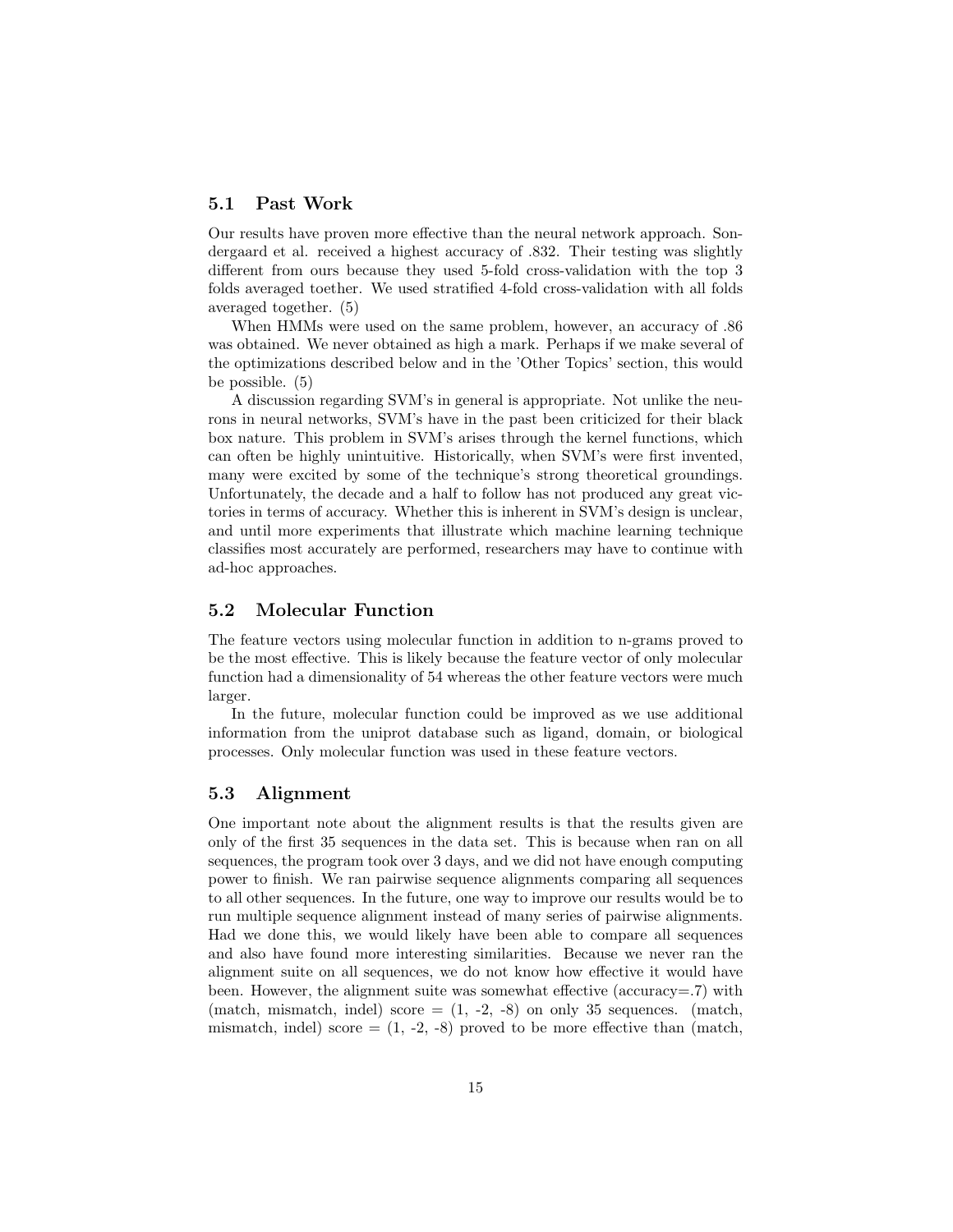mismatch, indel) score  $=(1, -1, -1)$ . We could create a graph using alignment scores, with edges being present only if the similarity score was above a certain threshold, and search for cliques within this graph.

## 5.4 De Bruijn Graphs

Similar to alignment, De Bruijn graphs are another approach we could use to find similarities between sequences and the possible consequences on classification accuracy. Briefly, De Bruijn graphs are created by taking a number of k-mers and creating nodes and edges out of overlaps. While they are usually used in sequence assembly where the full sequence is not known, we can do the reverse and decompose our sequences into sets of k-mers.

The Hamiltonian approach sets the k-mers as nodes and creates a weighted edge between every pair of k-mers that share an overlap. The weight is the amount of overlap. Using this graph, one can attempt to find a Hamiltonian path, i.e. a path that traverses each of the nodes once. This will reconstruct the sequence. Unfortunately, finding a Hamiltonian path is NP-hard and an efficient algorithm does not exist.

Therefore, the problem is converted into finding an Eulerian path, i.e. a path that traverses each of the edges once, on a graph where the edges are the k-mers and the nodes are the overlaps. Note that there may not exist one unique Eulerian path if any substrings are repeated due to the multiplicity of loops. In our context, the ambiguity of a sequence's De Bruijn graph could serve as an extra feature. Other possibilities also exist.

# 6 Conclusion

Our use of Support Vector Machines in classifying A-Domain substrates has proved almost as effective as HMM's and more effective than neural networks. Perhaps if we had improved our feature vectors, SVM's would prove to be more effective than HMM's as well. While becuase of the tradeoff nature of different approaches and the differences in methodology no definitive statement can be made about SVM's versus the other machine learning approaches, our classification problem is yet another case in which SVM's have proved to be an effective means of classifying a wide variety of datasets.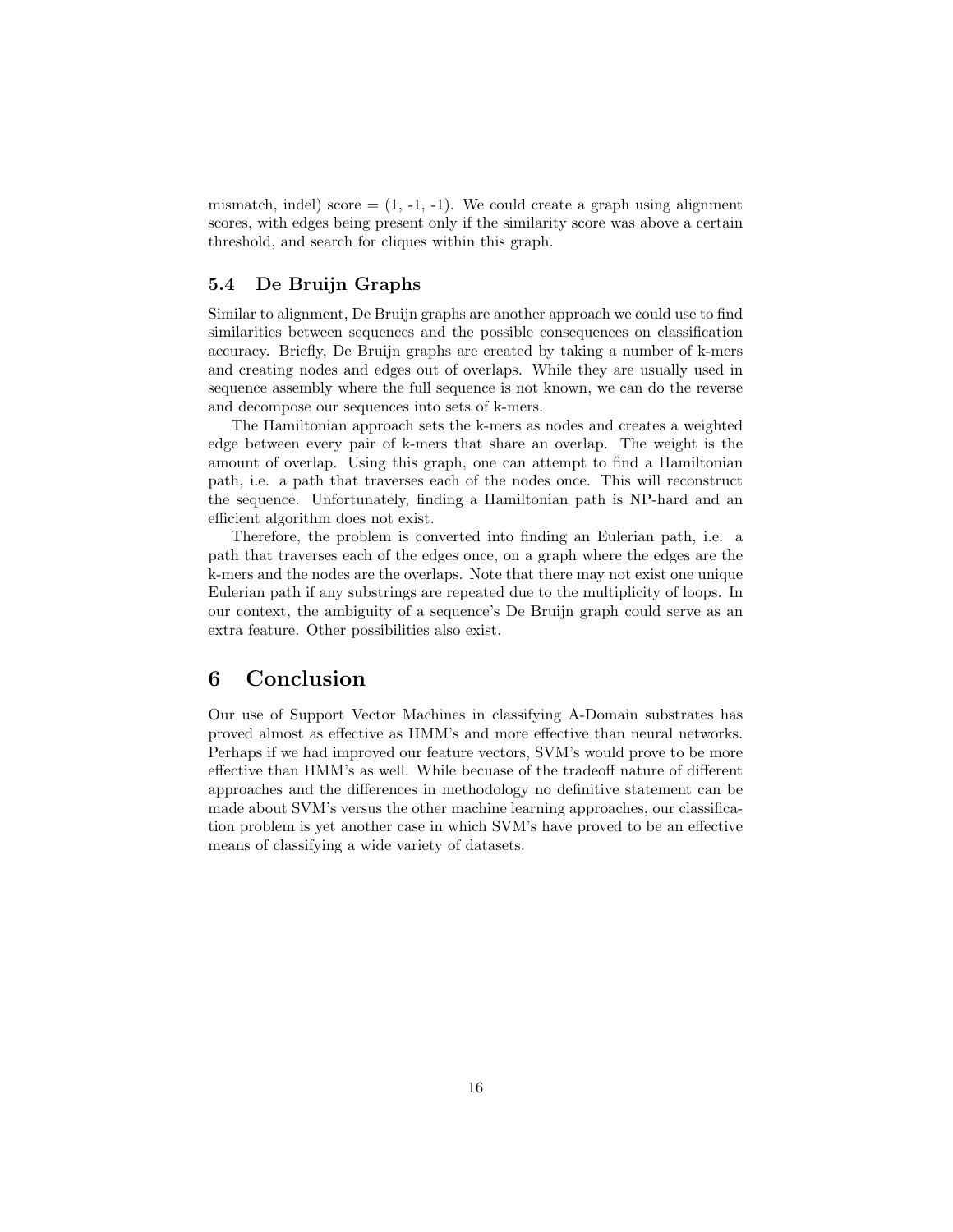# 7 Appendix

# 7.1 Table 1: Accuracy of Feature Vectors with Stratified 5-Fold Cross-Validation and a Linear Kernel.

| Feature                                   | Accuracy    |
|-------------------------------------------|-------------|
| $\rm AACounts$                            | 0.702467899 |
| AA $n$ counts, $n=1$                      | 0.615143543 |
| AA $n$ counts, $n=2$                      | 0.606733479 |
| AAncounts, n=3                            | 0.613199708 |
| AAncounts, n=4                            | 0.673352124 |
| AAncounts, n=5                            | 0.628080175 |
| mapseq, $n=1$                             | 0.756137384 |
| mapseq, $n=2$                             | 0.751610815 |
| mapseq, $n=3$                             | 0.75095939  |
| mapseq, $n=4$                             | 0.746432822 |
| mapseq, $n=5$                             | 0.748376657 |
| ngrams, $n=2$                             | 0.825990187 |
| AAn ngram, AAn=1, n=3                     | 0.793011797 |
| AAn ngram, AAn=1, n=4                     | 0.829886209 |
| AAn ngram, AAn=2, n=3                     | 0.75743397  |
| AAn ngram, AAn=2, n=4                     | 0.813074434 |
| AAn ngram, AAn=3, n=3                     | 0.698559349 |
| AAn ngram, AAn=3, n=4                     | 0.759375718 |
| AAn ngram, AAn=4, n=3                     | 0.838928907 |
| AAn ngram, AAn=4, n=4                     | 0.853798935 |
| AAn ngram, AAn=5, n=3                     | 0.798193966 |
| AAn ngram, AAn=5, n=4                     | 0.83311828  |
| AA distances, $n=21$                      | 0.805950517 |
| AA distances, $n=22$                      | 0.809831924 |
| AA distances, $n=23$                      | 0.811124334 |
| AA distances, $n=24$                      | 0.809186763 |
| AA distances, $n=25$                      | 0.812427184 |
| AA distances, $n=26$                      | 0.814358493 |
| AA distances, $n=27$                      | 0.817592651 |
| AA distances, $n=28$                      | 0.82406723  |
| AA distances, $n=29$                      | 0.817592651 |
| AA distances, $n=30$                      | 0.815652991 |
| AAn distances, $n=1$ , AAn=1              | 0.631965758 |
| AAn distances, $n=1$ , AAn=2              | 0.609961374 |
| AAn distances, n=1, AAn=3                 | 0.608019626 |
| AAn distances, $n=1$ , AAn=4              | 0.657830671 |
| AAn distances, n=1, AAn=5                 | 0.634542228 |
| AAn distances, $n=2$ , AAn=1              | 0.668827644 |
| AAn distances, $n=2$ , AAn=2              | 0.646821171 |
| AAn distances, $n=2$ , AAn=3              | 0.617713749 |
| AAn distances, $n=2$ , AAn=4              | 0.699876814 |
| AAn distances, $n=2$ , AAn=5              | 0.6733563   |
| AAn distances, $n=3$ , $l\mathbf{A}$ An=1 | 0.698563524 |
| AAn distances, $n=3$ , $AAn=2$            | 0.678536382 |
| AAn distances, n=3, AAn=3                 | 0.650063681 |
| AAn distances, n=3, AAn=4                 | 0.711514772 |
| AAn distances, n=3, AAn=5                 | 0.703110972 |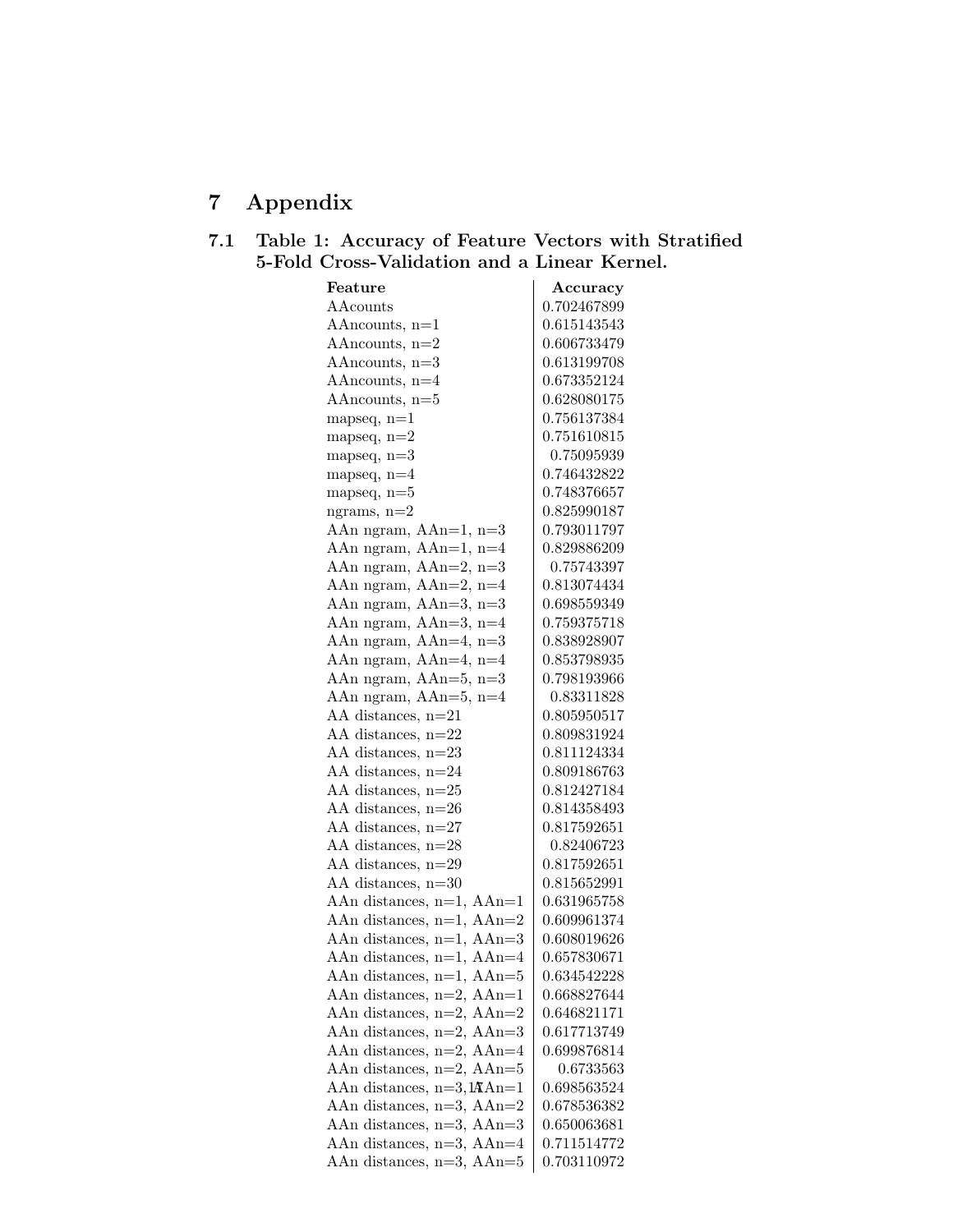# 7.2 Table Contd.

| Feature                         | Accuracy    |
|---------------------------------|-------------|
| AAn distances, $n=4$ , AAn=1    | 0.716026725 |
| AAn distances, $n=4$ , AAn=2    | 0.697271114 |
| AAn distances, $n=4$ , AAn=3    | 0.674636183 |
| AAn distances, $n=4$ , AAn=4    | 0.721858232 |
| AAn distances, $n=4$ , AAn=5    | 0.708934127 |
| AAn distances, $n=5$ , AAn=1    | 0.714103769 |
| AAn distances, $n=5$ , AAn=2    | 0.701165049 |
| AAn distances, $n=5$ , AAn=3    | 0.675949473 |
| AAn distances, $n=5$ , AAn=4    | 0.723156906 |
| AAn distances, $n=5$ , AAn=5    | 0.729629398 |
| AAn distances, $n=6$ , AAn=1    | 0.728336987 |
| AAn distances, $n=6$ , AAn=2    | 0.710857083 |
| AAn distances, $n=6$ , AAn=3    | 0.692761249 |
| AAn distances, $n=6$ , AAn=4    | 0.744501514 |
| AAn distances, $n=6$ , AAn=5    | 0.728977973 |
| AAn distances, $n=7$ , AAn=1    | 0.734796952 |
| AAn distances, $n=7$ , AAn=2    | 0.725090302 |
| AAn distances, $n=7$ , AAn=3    | 0.702457459 |
| AAn distances, $n=7$ , AAn=4    | 0.75033302  |
| AAn distances, $n=7$ , AAn=5    | 0.74062637  |
| AAn distances, $n=8$ , AAn=1    | 0.747092598 |
| AAn distances, $n=8$ , AAn=2    | 0.734155966 |
| AAn distances, $n=8$ , AAn=3    | 0.697924627 |
| AAn distances, $n=8$ , AAn=4    | 0.763900198 |
| AAn distances, $n=8$ , AAn=5    | 0.741269444 |
| AAn distances, $n=9$ , AAn=1    | 0.749679507 |
| AAn distances, $n=9$ , $AAn=2$  | 0.728975885 |
| AAn distances, $n=9$ , AAn=3    | 0.703754045 |
| AAn distances, n=9, AAn=4       | 0.763902286 |
| AAn distances, n=9, AAn=5       | 0.74710095  |
| AAn distances, n=10, AAn=1      | 0.756790897 |
| AAn distances, n=10, AAn=2      | 0.743204927 |
| AAn distances, $n=10$ , $AAn=3$ | 0.713448168 |
| AAn distances, $n=10$ , $AAn=4$ | 0.767789957 |
| AAn distances, $n=10$ , $AAn=5$ | 0.754203988 |
| ngram, $n=2 +$ alignment 1 stdv | 0.67619048  |
| ngram, $n=2 +$ alignment 2 stdv | 0.67619048  |
| alignment, 1stdv, $1, -2, -8$   | 0.704761905 |
| only molecular function         | 0.655235411 |
| ngram, $n=2 +$ function         | 0.83116818  |
| ngram, $n=3 +$ function         | 0.854444096 |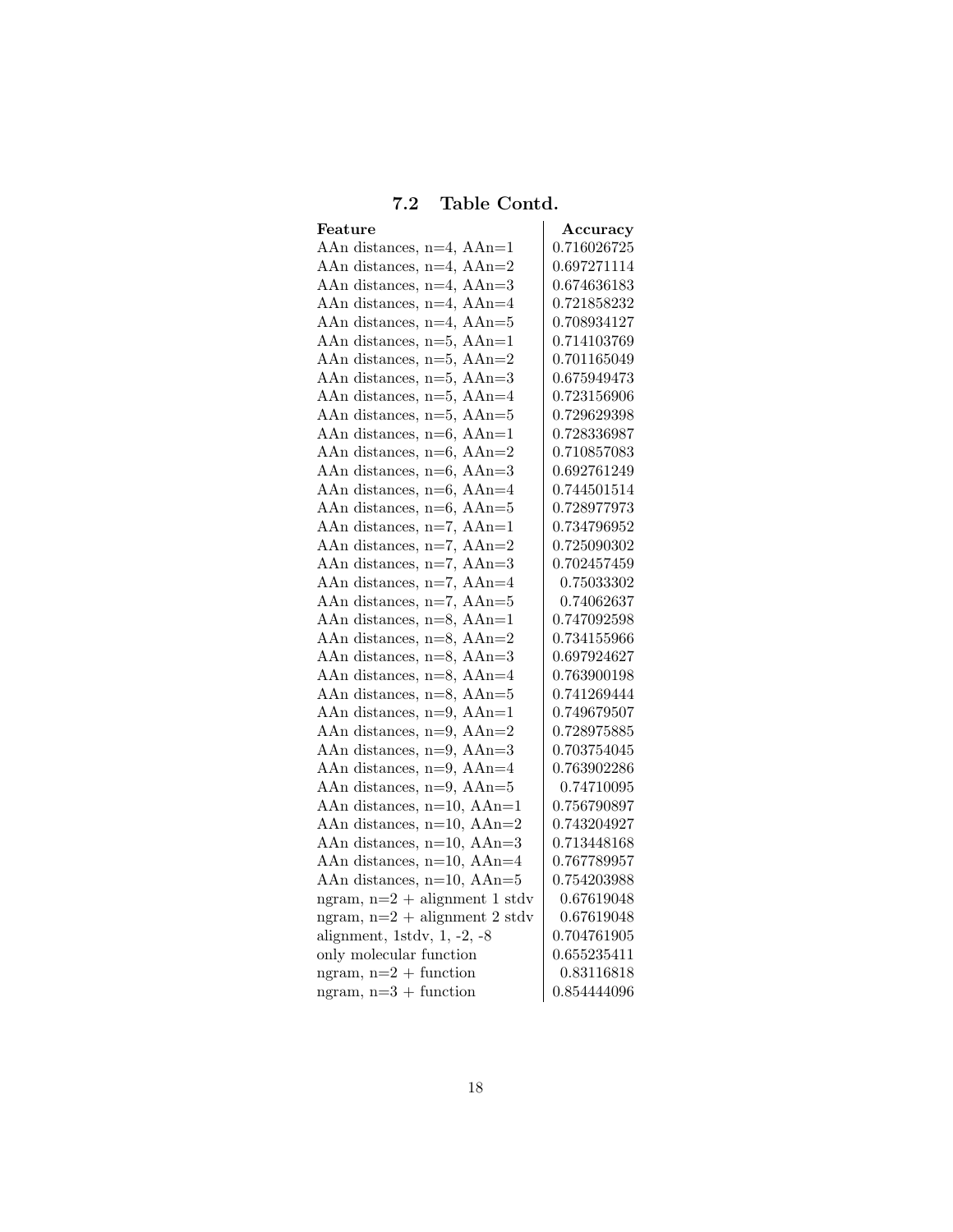## 7.3 Table 2: Accuracy of Various Kernel Functions with 4-Fold Cross-Validation and 2-grams

| Kernel            | Accuracy    |  |
|-------------------|-------------|--|
| Linear Kernel     | 0.739382924 |  |
| Polynomial, $n=2$ | 0.73097495  |  |
| Polynomial, $n=3$ | 0.725801971 |  |
| Polynomial, $n=4$ | 0.71934537  |  |
| Polynomial, $n=5$ | 0.697368157 |  |
| Polynomial, $n=6$ | 0.686382898 |  |
| <b>RBF</b>        | 0.687027219 |  |

# 8 Acknowledgements

We would like to thank Professor Jotun Hein for his guidance throughout this project.

# References

- [1] Burges, Christopher J. C. "A Tutorial on Support Vector Machines for Pattern Recognition." Data Mining and Knowledge Discovery 2 (1998): 121-67.
- [2] Carlos Prieto, Carlos García-Estrada, Diego Lorenzana, and Juan Francisco Martín. Nrpssp: non-ribosomal peptide synthase substrate predictor. Bioinformatics, 28(3):426–7, Feb 2012. doi: 10.1093/bioinformatics/btr659.
- [3] Chih-Wei Hsu, Chih-Chung Chang, and Chih-Jen Lin. "A Practical Guide to Support Vector Classification." National Taiwan University, 15 Apr. 2010.
- [4] Dalloliogm. "Scrape Uniprot." N.p., 21 Sept. 2011. Web. 02 Dec. 2013.
- [5] Dan Ariel Søndergaard, Torben Muldvang Andersen, and Henrik Schmidt-Møller. Classification of Non-Ribosomal Peptide Syntheses with Feed-Forward Neural Networks. Challenges in Bioinformatics, Fri. 25 Oct. 2013.
- [6] Fletcher, Tristan. "SVMs Explained." University College London, n.d. Web. 02 Dec. 2013.
- [7] Florian Markowetz, Lutz Edler, and Martin Vingron. "Support Vector Machines for Protein Fold Class Prediction."
- [8] Hong, Huixiao, Qilong Hong, Roger Perkins, Leming Shi, Hong Fang, Zhenqiang Su, Yvonne Dragan, James C. Fuscoe, and Weida Tong. "The Accurate Prediction of Protein Family from Amino Acid Sequence by Measuring Features of Sequence Fragments." Journal Of Computational Biology 16.12 (2009): 1671-688.